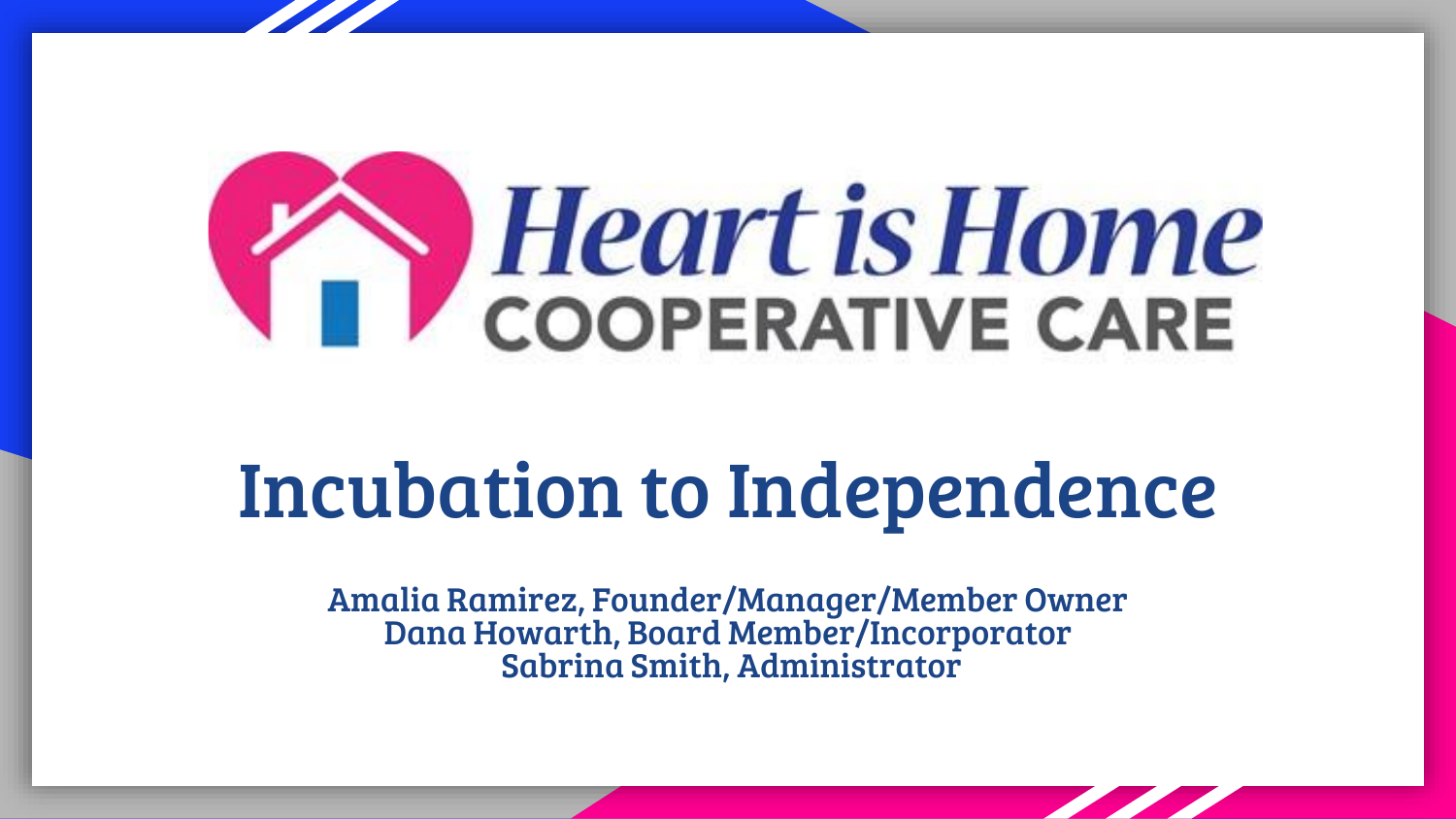### How it all started...

- New Mexico Caregivers Coalition had an idea to start a home care cooperative in the State of New Mexico in early 2015.
- Summer of 2015 incorporation papers were signed to start Coop
- **Grant from Cooperative Development Foundation**
- Three listening sessions Rio Rancho, Cuba, Bernalillo
	- Met Amalia at the Rio Rancho listening session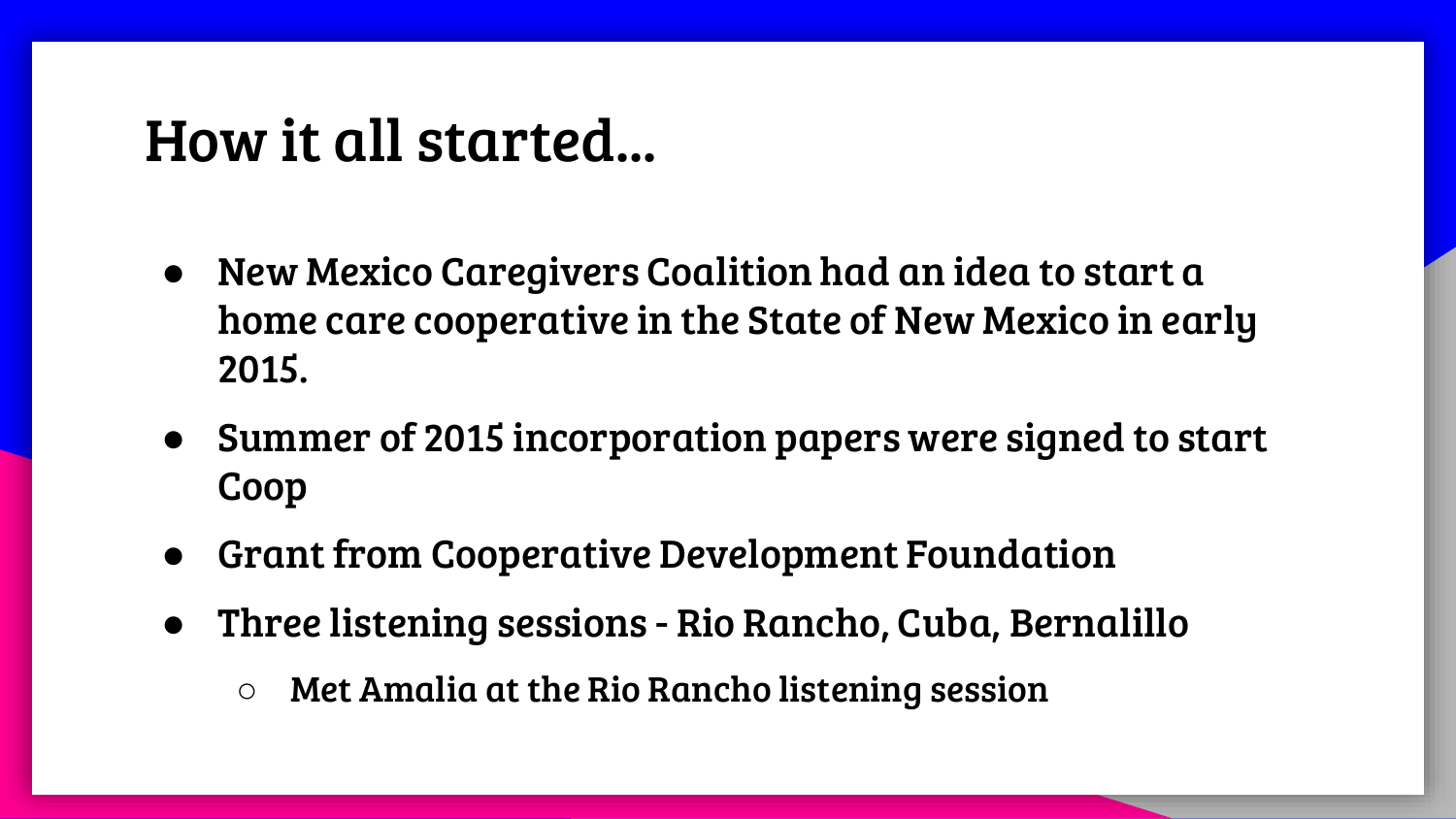### What came next...



USDA Obligation of Funds Ceremony - November 2015

- There was a core group of caregivers that went through a Home Care Cooperative "Boot Camp"
	- What is a cooperative?
	- Writing a business plan
	- Leadership skills
- Awarded a grant from USDA to continue outreach & education for cooperative development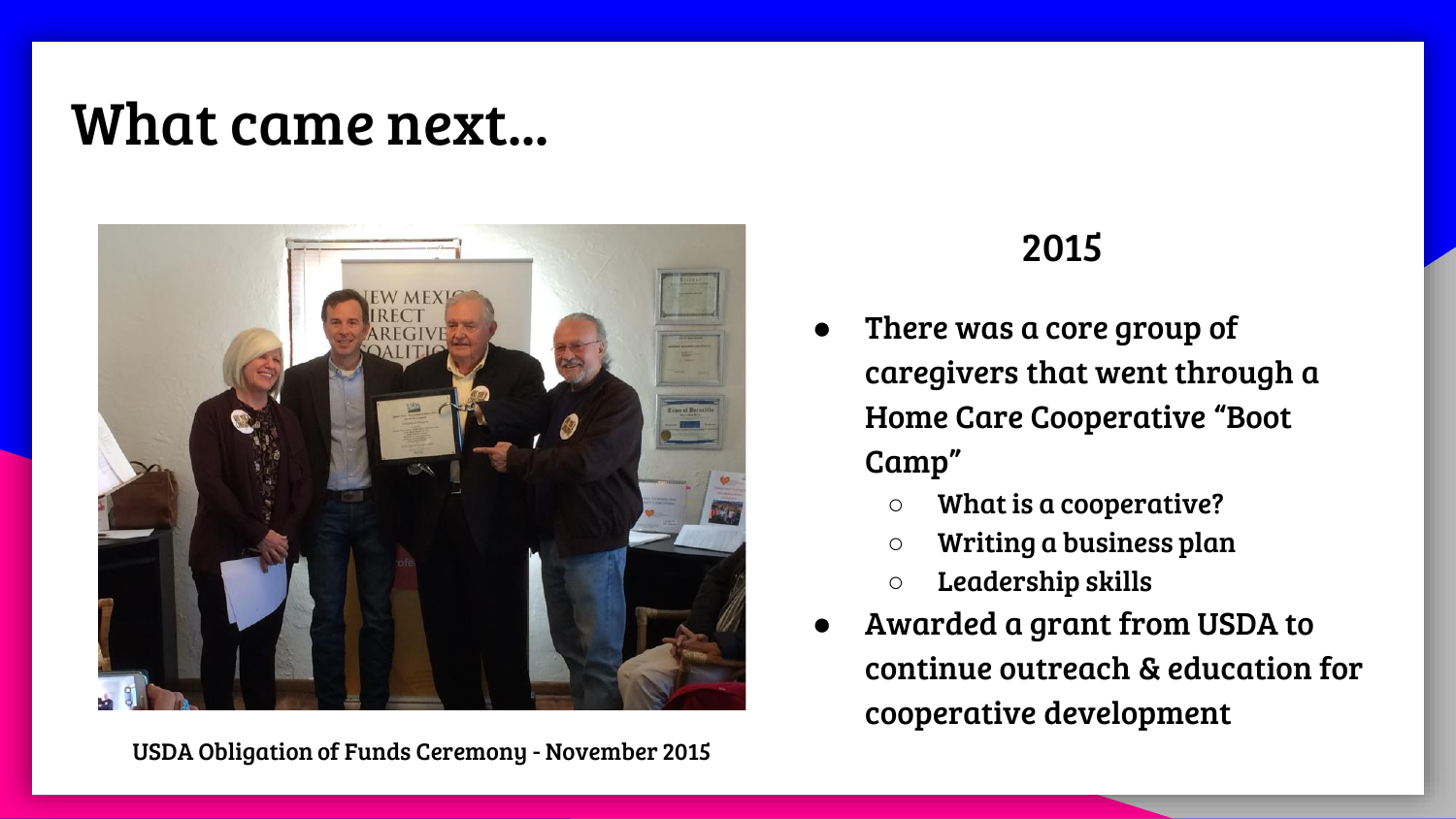## Decisions, decisions, decisions...

- Tried to start a second branch in Hobbs, NM (Southeastern NM)
- Group of caregivers from both Central NM and Southeastern NM gathered regularly (via conference call) to make business decisions
	- Voted on name & logo for Coop
	- Choose services to offer
	- Set service rates and hourly rates for caregivers
	- Created policies & procedures
- Connected with other cooperatives and national organizations supporting workers and coops



Heart is Home representing at the National Domestic Workers Alliance National Assembly in Maryland - September 2016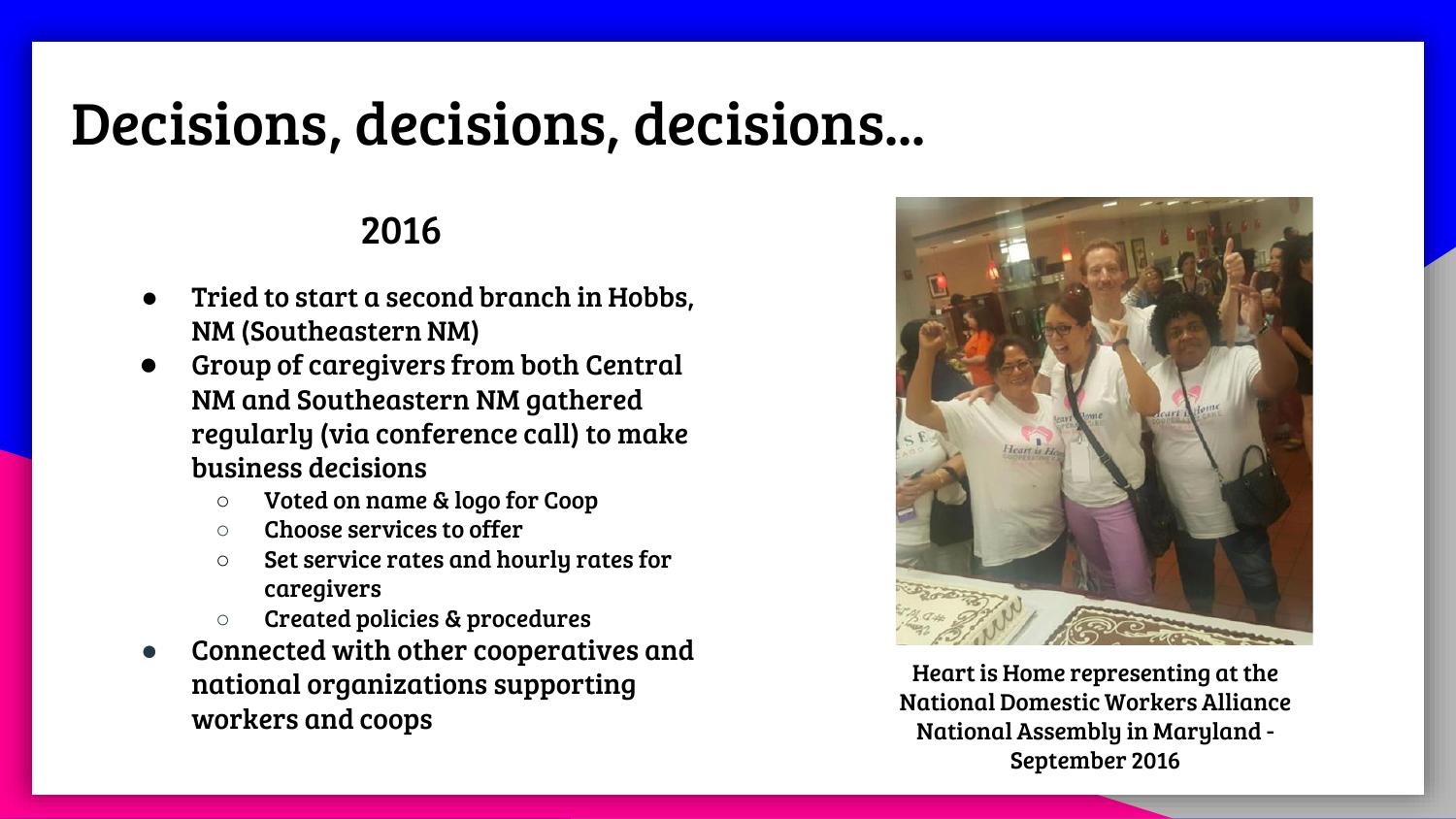## Trying to figure things out...



Cooperative Development Foundation Home Care Cooperative Conference - November 2017

- Struggled to keep caregivers interested
	- 2-3 caregivers contracted for part time work
- Had a few paying clients
	- Private pay and Mi Via Waiver
	- 24/7 Client in Santa Fe
- Admin team paid by grant funding
- Continued to learn from others in the Cooperative world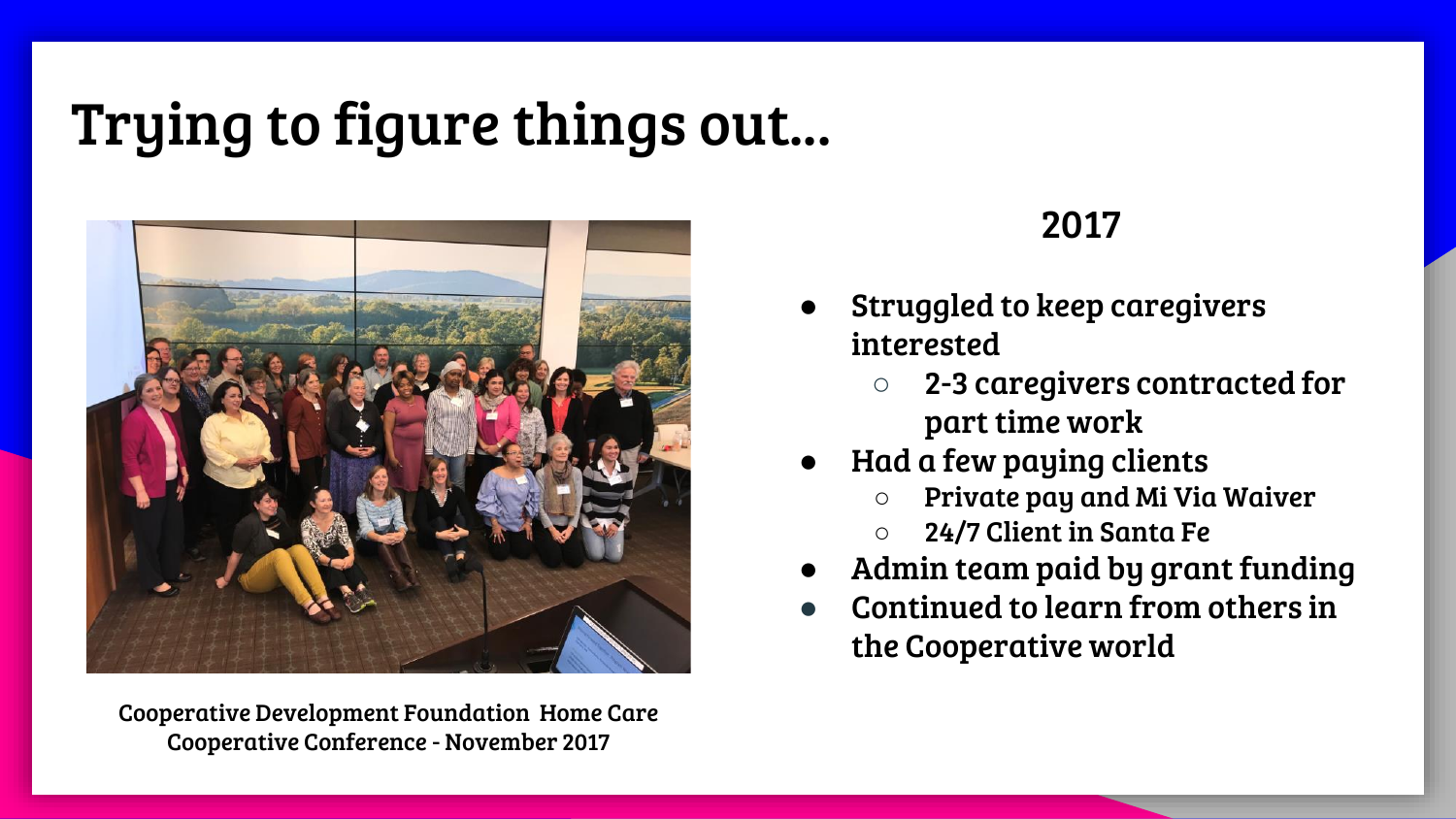## The startup struggle continued...

- Amalia starting working in office and getting paid by stipend
- HIH had about 5-7 caregivers and about 5-6 clients
- The Year of Lessons
	- Payment issues
	- Clients
	- Marketing
	- Finding the right employees



Amalia Ramirez, Manager, Member-Owner & Founder of Heart is Home at Cooperative Development Foundation Home Care Cooperative Conference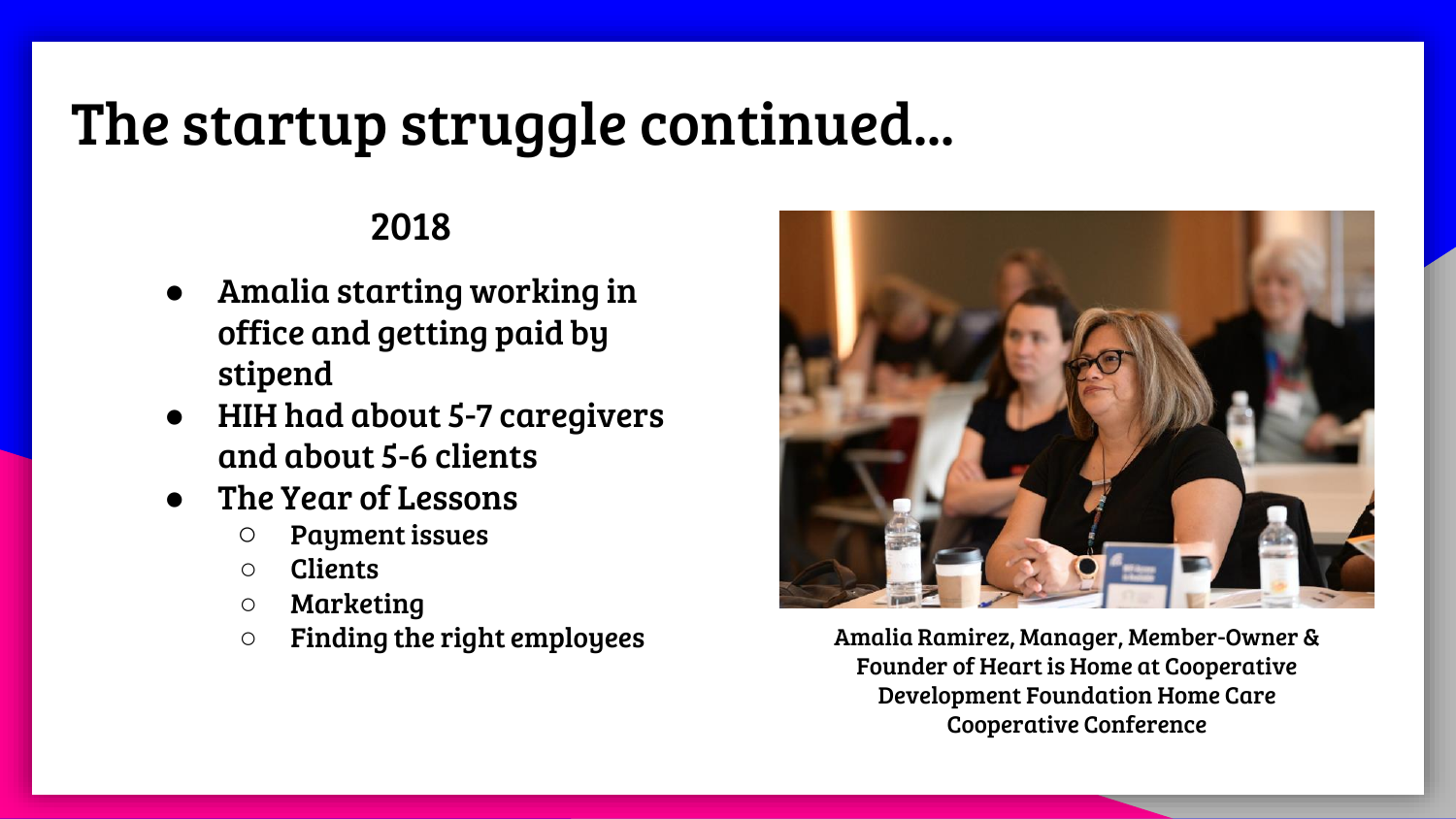## A huge leap in progress...



Heart is Home Caregivers at Leadership Development for Caregivers training - July 2019

- Starting hiring employees as W-2 employees
- **Formalized Policy & Procedures**
- Started paying caregivers a wage for attending training
	- Leadership Development for Caregivers
	- Health and Safety Training for Caregivers
	- CPR/1st Aid
- First Paid Dividend for Member Owners in 2019!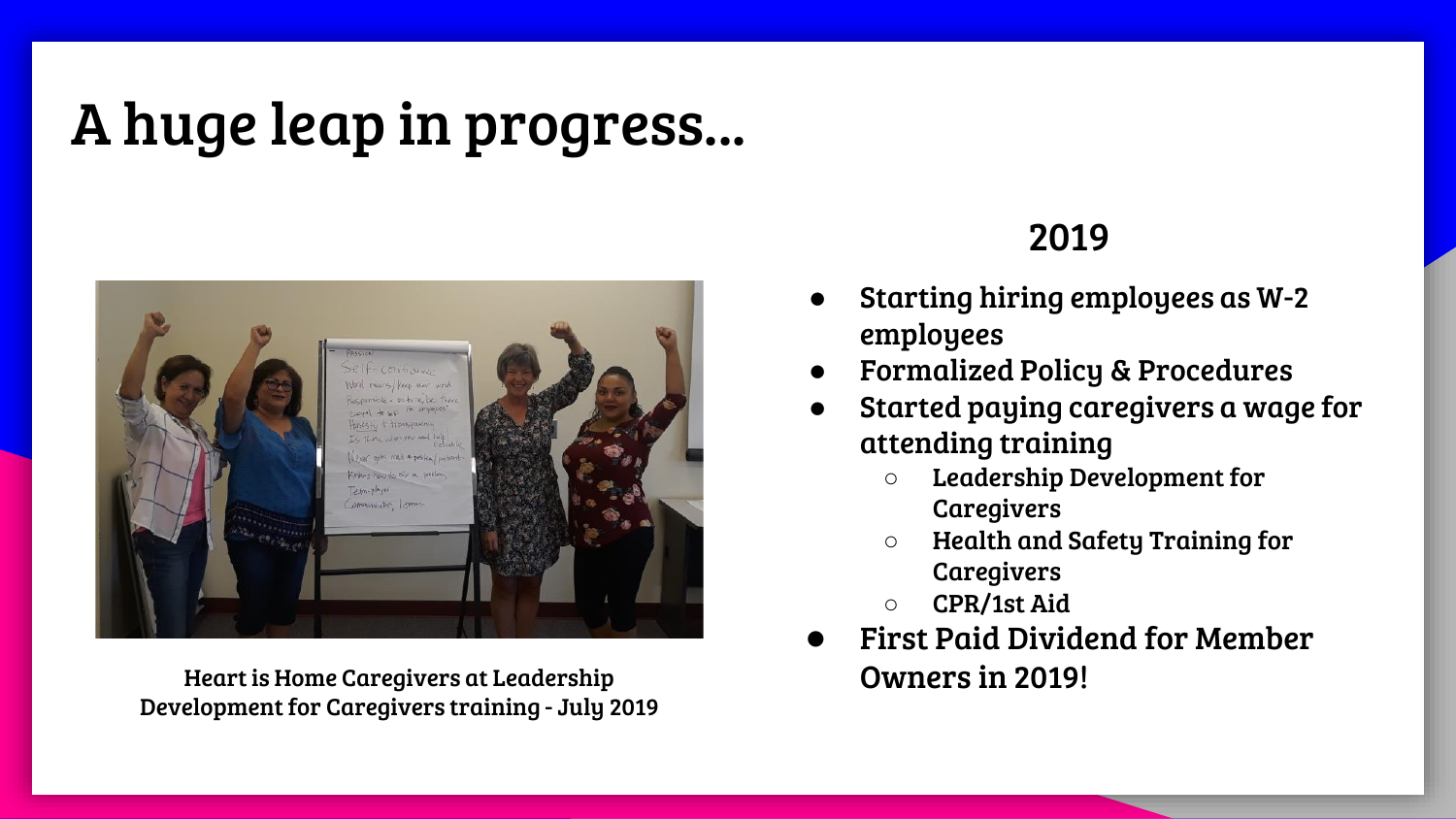## Finally a full fledged successful agency...

2020

- March 2020 COVID
	- Work from home
	- New Administrator
- Grant funding ended in June 2020
- CDF Grant \$5,000
	- PPE
	- Hazard Bonus for all caregivers
- New Mexico CARES Grant \$15,000
	- $\circ$  PPF.
	- Raises
	- Member-owners paid to attend board meetings and committee meetings



Zoom training on COVID-19 - March 2020